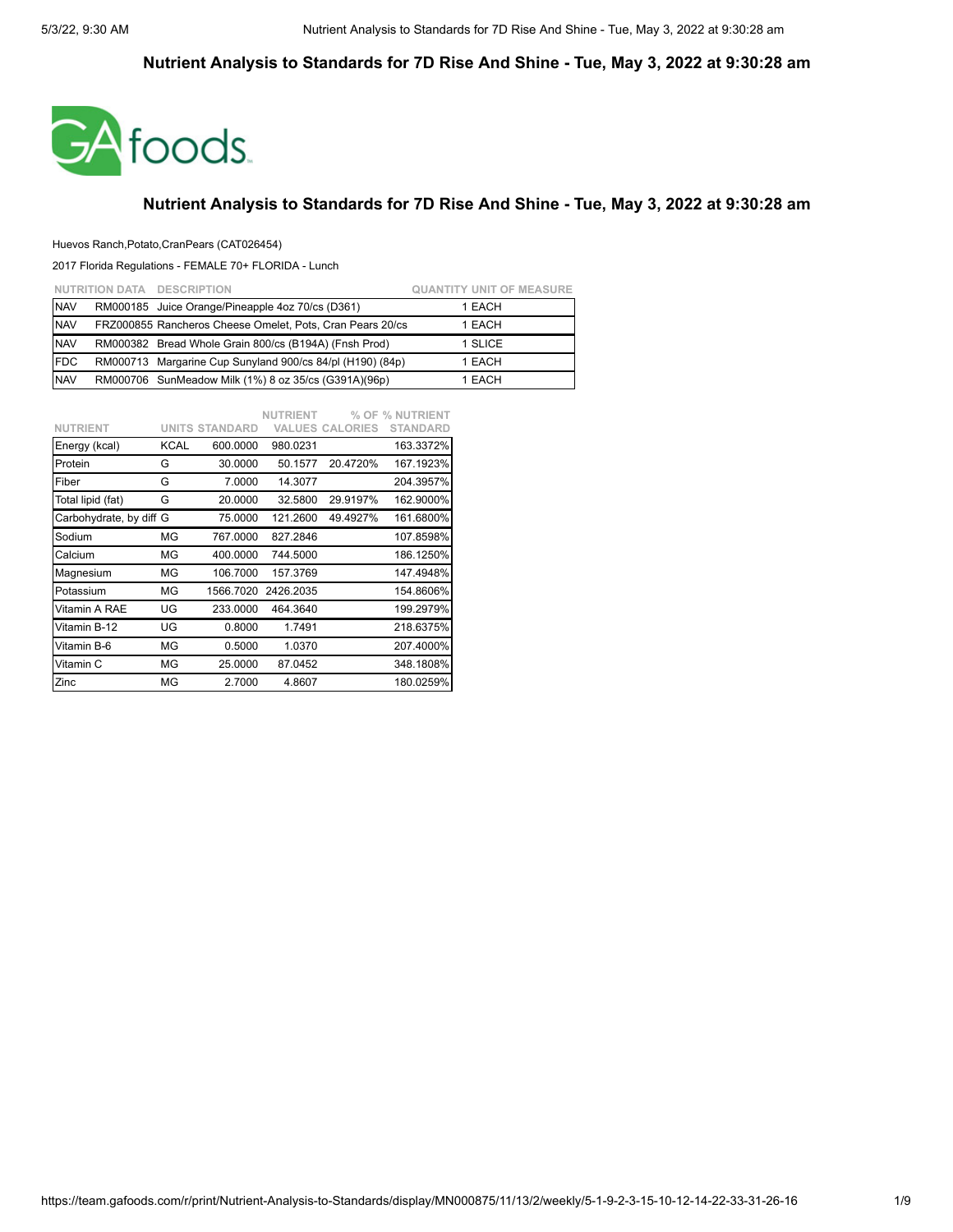

### ScrEgg/Veg,TurkSausPot,SpPeach (CAT025286)

|            | NUTRITION DATA DESCRIPTION                            | <b>QUANTITY UNIT OF MEASURE</b> |
|------------|-------------------------------------------------------|---------------------------------|
| <b>NAV</b> | RM000183 Juice Orange 4oz 70/cs (D351)                | 1 EACH                          |
| <b>NAV</b> | FRZ000858 Omelet/Veg/Saus/Pot/Sp Peach 20/cs          | 1 EACH                          |
| <b>NAV</b> | RM000382 Bread Whole Grain 800/cs (B194A) (Fnsh Prod) | 1 SLICE                         |
| <b>FDC</b> | RM002202 Keebler Honey Graham Cracker 2-pk 200/cs     | 1 EACH                          |
| <b>NAV</b> | RM000706 SunMeadow Milk (1%) 8 oz 35/cs (G391A)(96p)  | 1 EACH                          |

|                         |             |                       | <b>NUTRIENT</b> |                        | % OF % NUTRIENT |
|-------------------------|-------------|-----------------------|-----------------|------------------------|-----------------|
| <b>NUTRIENT</b>         |             | <b>UNITS STANDARD</b> |                 | <b>VALUES CALORIES</b> | <b>STANDARD</b> |
| Energy (kcal)           | <b>KCAL</b> | 600.0000              | 1026.9231       |                        | 171.1539%       |
| Protein                 | G           | 30.0000               | 51.1077         | 19.9071%               | 170.3590%       |
| Fiber                   | G           | 7.0000                | 13.3077         |                        | 190.1100%       |
| Total lipid (fat)       | G           | 20.0000               | 35.5600         | 31.1649%               | 177.8000%       |
| Carbohydrate, by diff G |             | 75.0000               | 124,2100        | 48.3814%               | 165.6133%       |
| Sodium                  | ΜG          | 767.0000              | 837.0246        |                        | 109.1297%       |
| Calcium                 | ΜG          | 400.0000              | 850.3000        |                        | 212.5750%       |
| Magnesium               | MG          | 106.7000              | 158.8769        |                        | 148.9006%       |
| Potassium               | ΜG          | 1566.7020             | 2422.4035       |                        | 154.6180%       |
| Vitamin A RAE           | UG          | 233.0000              | 449.1640        |                        | 192.7742%       |
| Vitamin B-12            | UG          | 0.8000                | 1.8046          |                        | 225.5750%       |
| Vitamin B-6             | ΜG          | 0.5000                | 1.1455          |                        | 229.1000%       |
| Vitamin C               | MG          | 25.0000               | 95.0402         |                        | 380.1608%       |
| Zinc                    | MG          | 2.7000                | 4.9789          |                        | 184.4037%       |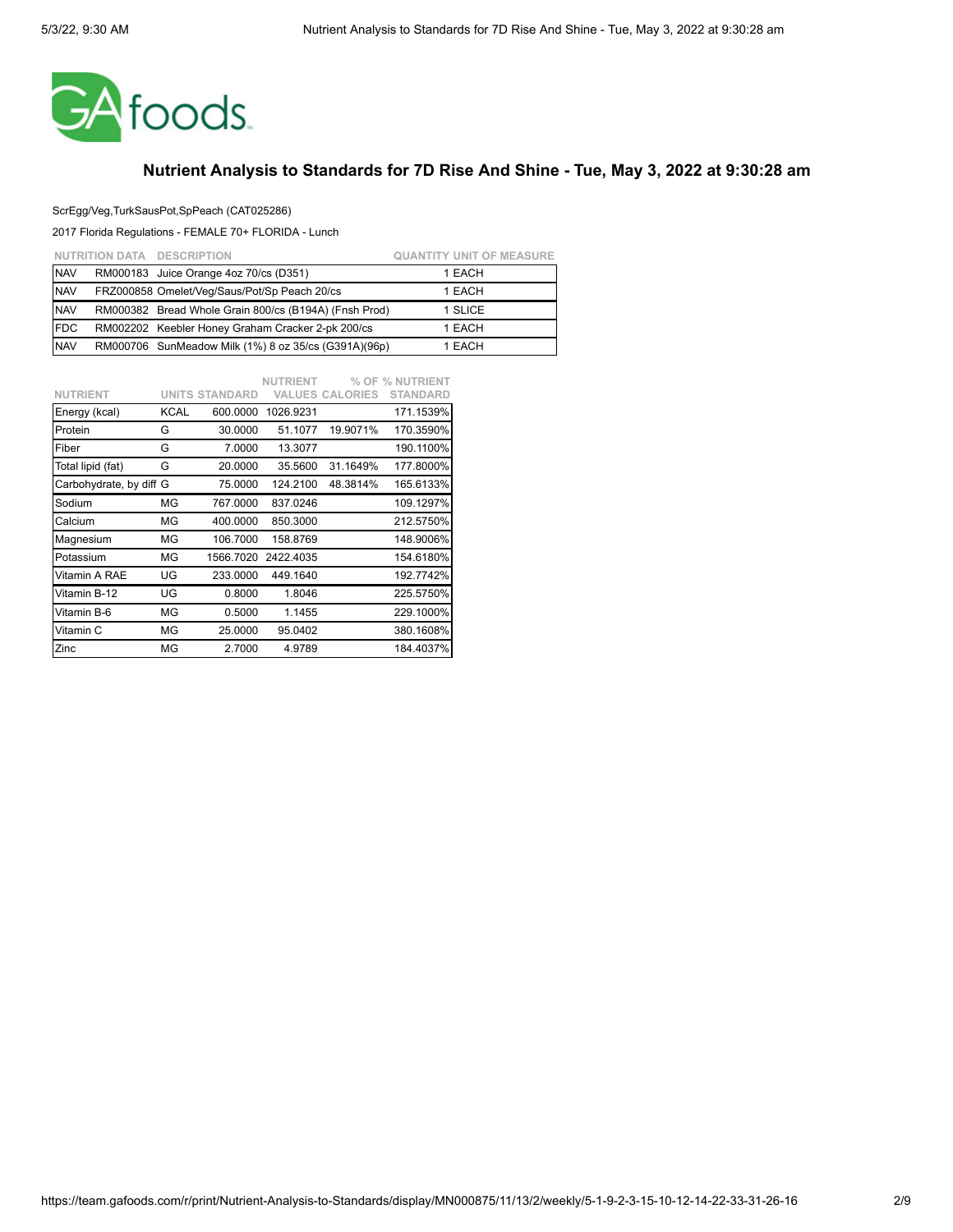

### West Omelet PotObrienStrawApls (CAT025287)

|            | NUTRITION DATA DESCRIPTION                                | <b>QUANTITY UNIT OF MEASURE</b> |
|------------|-----------------------------------------------------------|---------------------------------|
| <b>NAV</b> | RM000183 Juice Orange 4oz 70/cs (D351)                    | 1 EACH                          |
| <b>NAV</b> | FRZ000876 Western Omelet/Potatoes/Strawb Appsc            | 1 EACH                          |
| <b>NAV</b> | RM000382 Bread Whole Grain 800/cs (B194A) (Fnsh Prod)     | 1 SLICE                         |
| <b>FDC</b> | RM000713 Margarine Cup Sunyland 900/cs 84/pl (H190) (84p) | 2 EACH                          |
| <b>NAV</b> | RM000706 SunMeadow Milk (1%) 8 oz 35/cs (G391A)(96p)      | 1 EACH                          |

|                         |             |                       | <b>NUTRIENT</b> |                        | % OF % NUTRIENT |
|-------------------------|-------------|-----------------------|-----------------|------------------------|-----------------|
| <b>NUTRIENT</b>         |             | <b>UNITS STANDARD</b> |                 | <b>VALUES CALORIES</b> | <b>STANDARD</b> |
| Energy (kcal)           | <b>KCAL</b> | 600.0000              | 825.1231        |                        | 137.5205%       |
| Protein                 | G           | 30.0000               | 41.2077         | 19.9765%               | 137.3590%       |
| Fiber                   | G           | 7.0000                | 11.3077         |                        | 161.5386%       |
| Total lipid (fat)       | G           | 20.0000               | 26.5800         | 28.9920%               | 132.9000%       |
| Carbohydrate, by diff G |             | 75.0000               | 108.3100        | 52.5061%               | 144.4133%       |
| Sodium                  | ΜG          | 767.0000              | 665.6246        |                        | 86.7829%        |
| Calcium                 | MG          | 400.0000              | 684.7000        |                        | 171.1750%       |
| Magnesium               | ΜG          | 106.7000              | 137.0769        |                        | 128.4694%       |
| Potassium               | ΜG          | 1566.7020             | 2154.0035       |                        | 137.4865%       |
| Vitamin A RAE           | UG          | 233.0000              | 451.0640        |                        | 193.5897%       |
| Vitamin B-12            | UG          | 0.8000                | 1.7136          |                        | 214.2000%       |
| Vitamin B-6             | ΜG          | 0.5000                | 0.7075          |                        | 141.5000%       |
| Vitamin C               | ΜG          | 25.0000               | 85.0502         |                        | 340.2008%       |
| Zinc                    | MG          | 2.7000                | 4.2899          |                        | 158.8852%       |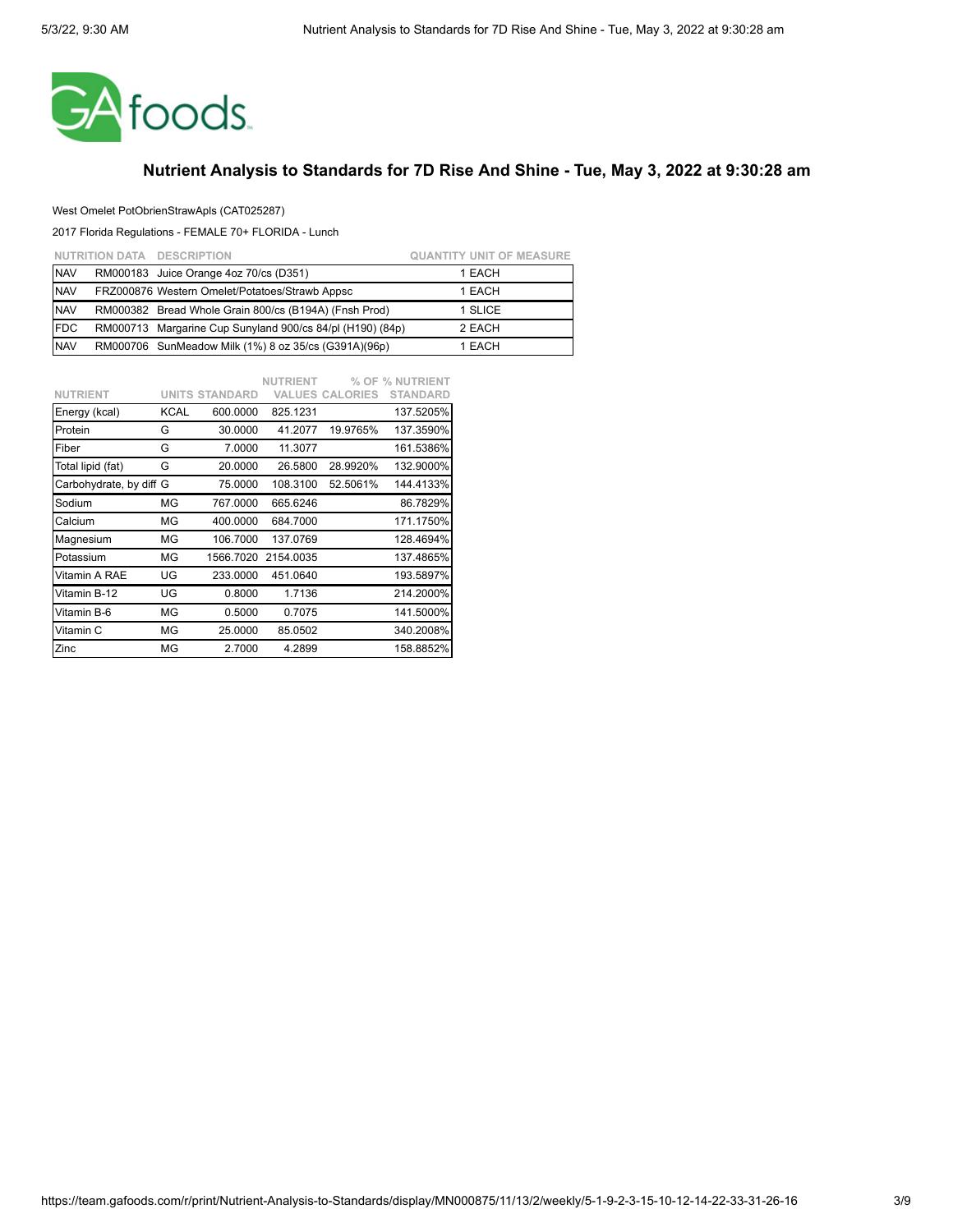

### Egg,HashBrTurSauGravyApples (CAT025288)

|            | NUTRITION DATA DESCRIPTION                                | <b>QUANTITY UNIT OF MEASURE</b> |
|------------|-----------------------------------------------------------|---------------------------------|
| <b>NAV</b> | RM000183 Juice Orange 4oz 70/cs (D351)                    | 1 EACH                          |
| <b>NAV</b> | FRZ000857 Eqq Patty/Potatoes/Sausage Gryy/Apples 20/cs    | 1 EACH                          |
| <b>NAV</b> | RM000382 Bread Whole Grain 800/cs (B194A) (Fnsh Prod)     | 1 SLICE                         |
| <b>FDC</b> | RM000713 Margarine Cup Sunyland 900/cs 84/pl (H190) (84p) | 1 EACH                          |
| <b>NAV</b> | RM000706 SunMeadow Milk (1%) 8 oz 35/cs (G391A)(96p)      | 1 EACH                          |

|                         |             |                       | <b>NUTRIENT</b> |                        | % OF % NUTRIENT |
|-------------------------|-------------|-----------------------|-----------------|------------------------|-----------------|
| <b>NUTRIENT</b>         |             | <b>UNITS STANDARD</b> |                 | <b>VALUES CALORIES</b> | <b>STANDARD</b> |
| Energy (kcal)           | <b>KCAL</b> | 600.0000              | 813.2974        |                        | 135.5496%       |
| Protein                 | G           | 30.0000               | 36.2609         | 17.8340%               | 120.8697%       |
| Fiber                   | G           | 7.0000                | 15.3792         |                        | 219.7029%       |
| Total lipid (fat)       | G           | 20.0000               | 25.6504         | 28.3849%               | 128.2520%       |
| Carbohydrate, by diff G |             | 75.0000               | 107.0659        | 52.6577%               | 142.7545%       |
| Sodium                  | MG          | 767.0000              | 710.9304        |                        | 92.6898%        |
| Calcium                 | ΜG          | 400.0000              | 1061.1058       |                        | 265.2765%       |
| Magnesium               | ΜG          | 106.7000              | 140.1682        |                        | 131.3666%       |
| Potassium               | ΜG          | 1566.7020             | 2028.9306       |                        | 129.5033%       |
| Vitamin A RAE           | UG          | 233.0000              | 317.2306        |                        | 136.1505%       |
| Vitamin B-12            | UG          | 0.8000                | 1.7851          |                        | 223.1375%       |
| Vitamin B-6             | ΜG          | 0.5000                | 1.1422          |                        | 228.4400%       |
| Vitamin C               | MG          | 25.0000               | 56.8630         |                        | 227.4520%       |
| Zinc                    | MG          | 2.7000                | 5.0731          |                        | 187.8926%       |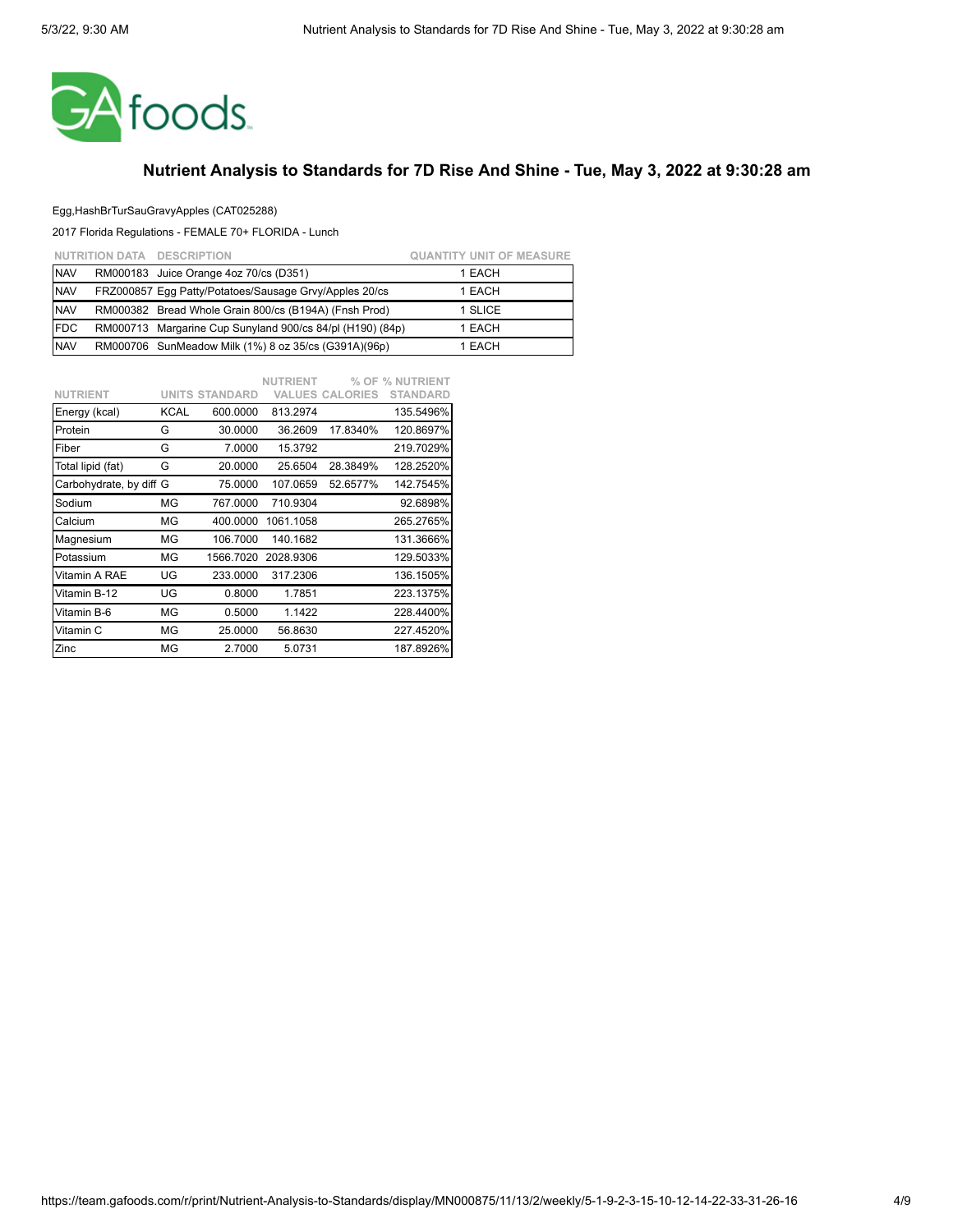

#### Cheese Omelet,Potato,FruitGran (CAT025289)

|            | NUTRITION DATA DESCRIPTION                                | <b>QUANTITY UNIT OF MEASURE</b> |
|------------|-----------------------------------------------------------|---------------------------------|
| <b>NAV</b> | RM000185 Juice Orange/Pineapple 4oz 70/cs (D361)          | 1 EACH                          |
| <b>NAV</b> | FRZ000119 Omelet, Potatoes, Fruit Granola 20/cs           | 1 EACH                          |
| <b>FDC</b> | RM001773 PC Oatmeal 200/ct (F270B) (50p)                  | 1 OUNCE                         |
| <b>FDC</b> | RM000713 Margarine Cup Sunyland 900/cs 84/pl (H190) (84p) | 1 EACH                          |
| <b>NAV</b> | RM000706 SunMeadow Milk (1%) 8 oz 35/cs (G391A)(96p)      | 1 EACH                          |
| <b>NAV</b> | RM000382 Bread Whole Grain 800/cs (B194A) (Fnsh Prod)     | 1 EACH                          |

|                         |      |                       | <b>NUTRIENT</b> |                        | % OF % NUTRIENT |
|-------------------------|------|-----------------------|-----------------|------------------------|-----------------|
| <b>NUTRIENT</b>         |      | <b>UNITS STANDARD</b> |                 | <b>VALUES CALORIES</b> | <b>STANDARD</b> |
| Energy (kcal)           | KCAL | 600.0000              | 773.3831        |                        | 128.8972%       |
| Protein                 | G    | 30.0000               | 32.4953         | 16.8068%               | 108.3177%       |
| Fiber                   | G    | 7.0000                | 15.1077         |                        | 215.8243%       |
| Total lipid (fat)       | G    | 20.0000               | 22.5120         | 26.1976%               | 112.5600%       |
| Carbohydrate, by diff G |      | 75.0000               | 141.7256        | 73.3016%               | 188.9675%       |
| Sodium                  | ΜG   | 767.0000              | 693.8846        |                        | 90.4674%        |
| Calcium                 | ΜG   | 400.0000              | 778.7800        |                        | 194.6950%       |
| Magnesium               | ΜG   | 106.7000              | 182.2169        |                        | 170.7750%       |
| Potassium               | ΜG   | 1566.7020             | 2207.6835       |                        | 140.9128%       |
| Vitamin A RAE           | UG   | 233.0000              | 628.5240        |                        | 269.7528%       |
| Vitamin B-12            | UG   | 0.8000                | 1.8778          |                        | 234.7250%       |
| Vitamin B-6             | ΜG   | 0.5000                | 1.1021          |                        | 220.4200%       |
| Vitamin C               | ΜG   | 25.0000               | 63.1552         |                        | 252.6208%       |
| Zinc                    | ΜG   | 2.7000                | 4.5576          |                        | 168.8000%       |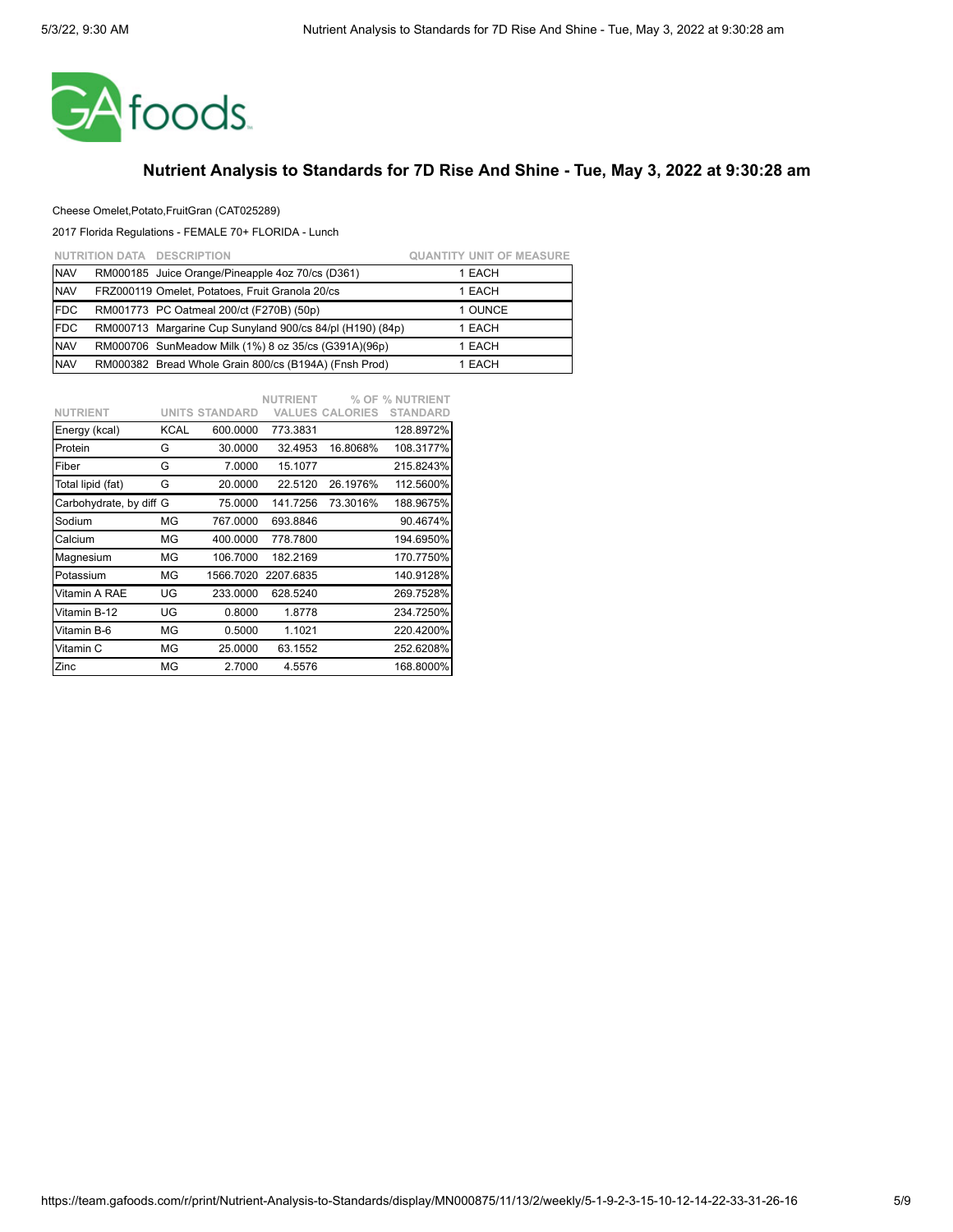

### EggPat,Panc,StrawCompote (CAT026455)

|            | NUTRITION DATA DESCRIPTION                            | <b>QUANTITY UNIT OF MEASURE</b> |
|------------|-------------------------------------------------------|---------------------------------|
| <b>NAV</b> | FRZ000846 Eqq /Pancakes/Straw Compote 20/cs           | 1 EACH                          |
| <b>NAV</b> | RM000382 Bread Whole Grain 800/cs (B194A) (Fnsh Prod) | 1 SLICE                         |
| <b>FDC</b> | RM000580 PC Peanut Butter 1oz 500/cs (F216)           | 1 EACH                          |
| <b>NAV</b> | RM000706 SunMeadow Milk (1%) 8 oz 35/cs (G391A)(96p)  | 1 EACH                          |
| <b>NAV</b> | RM000183 Juice Orange 4oz 70/cs (D351)                | 1 EACH                          |
| <b>FDC</b> | RM001010 Raisins 1oz 450/cs (E566D) MIL ONLY USA      | 1 EACH                          |

|                         |      |                       | <b>NUTRIENT</b> |                        | % OF % NUTRIENT |
|-------------------------|------|-----------------------|-----------------|------------------------|-----------------|
| <b>NUTRIENT</b>         |      | <b>UNITS STANDARD</b> |                 | <b>VALUES CALORIES</b> | <b>STANDARD</b> |
| Energy (kcal)           | KCAL | 600.0000              | 842.1726        |                        | 140.3621%       |
| Protein                 | G    | 30.0000               | 40.4865         | 19.2295%               | 134.9550%       |
| Fiber                   | G    | 7.0000                | 11.6685         |                        | 166.6929%       |
| Total lipid (fat)       | G    | 20.0000               | 32.0669         | 34.2688%               | 160.3345%       |
| Carbohydrate, by diff G |      | 75.0000               | 108.5321        | 51.5486%               | 144.7095%       |
| Sodium                  | ΜG   | 767.0000              | 860.6461        |                        | 112.2094%       |
| Calcium                 | ΜG   | 400.0000              | 658.1915        |                        | 164.5479%       |
| Magnesium               | ΜG   | 106.7000              | 178.7884        |                        | 167.5618%       |
| Potassium               | ΜG   | 1566.7020             | 1839.2975       |                        | 117.3993%       |
| Vitamin A RAE           | UG   | 233.0000              | 358.1640        |                        | 153.7185%       |
| Vitamin B-12            | UG   | 0.8000                | 1.7046          |                        | 213.0750%       |
| Vitamin B-6             | ΜG   | 0.5000                | 1.0024          |                        | 200.4800%       |
| Vitamin C               | ΜG   | 25.0000               | 44.0602         |                        | 176.2408%       |
| Zinc                    | ΜG   | 2.7000                | 4.8590          |                        | 179.9630%       |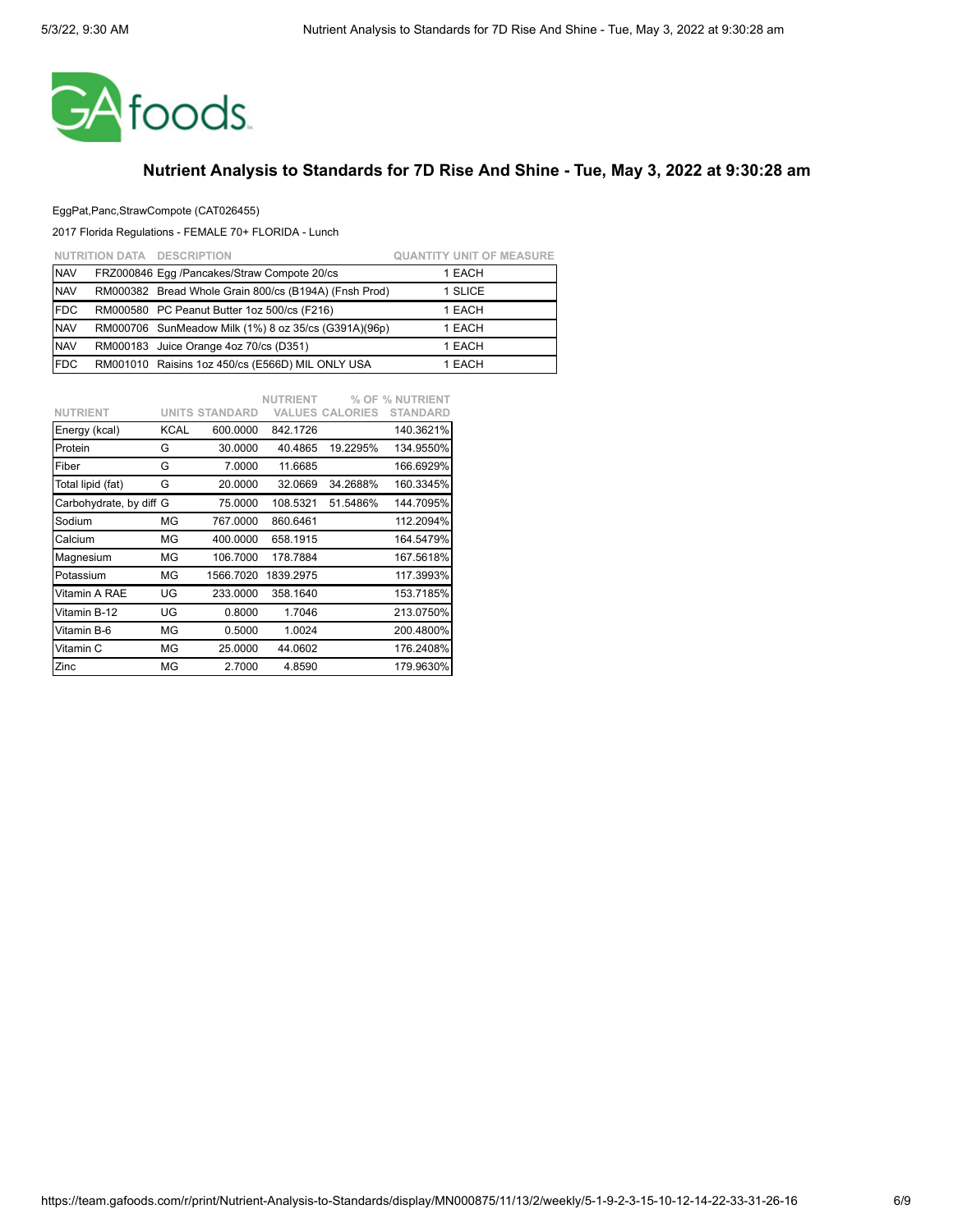

### CountryEggSkPotCranApple (CAT026456)

|            | NUTRITION DATA DESCRIPTION                                | <b>QUANTITY UNIT OF MEASURE</b> |
|------------|-----------------------------------------------------------|---------------------------------|
| <b>NAV</b> | FRZ000856 Garden Scram Egg/Potato/Cranberry Apples 20/cs  | 1 EACH                          |
| <b>NAV</b> | RM000382 Bread Whole Grain 800/cs (B194A) (Fnsh Prod)     | 1 SLICE                         |
| <b>NAV</b> | RM000706 SunMeadow Milk (1%) 8 oz 35/cs (G391A)(96p)      | 1 EACH                          |
| <b>NAV</b> | RM000183 Juice Orange 4oz 70/cs (D351)                    | 1 EACH                          |
| <b>FDC</b> | RM000713 Margarine Cup Sunyland 900/cs 84/pl (H190) (84p) | 2 EACH                          |

|                         |             |                       | <b>NUTRIENT</b> |                        | % OF % NUTRIENT |
|-------------------------|-------------|-----------------------|-----------------|------------------------|-----------------|
| <b>NUTRIENT</b>         |             | <b>UNITS STANDARD</b> |                 | <b>VALUES CALORIES</b> | <b>STANDARD</b> |
| Energy (kcal)           | <b>KCAL</b> | 600.0000              | 919.1231        |                        | 153.1872%       |
| Protein                 | G           | 30.0000               | 43.2077         | 18.8039%               | 144.0257%       |
| Fiber                   | G           | 7.0000                | 17.3077         |                        | 247.2529%       |
| Total lipid (fat)       | G           | 20.0000               | 27.5800         | 27.0062%               | 137.9000%       |
| Carbohydrate, by diff G |             | 75.0000               | 127.3100        | 55.4050%               | 169.7467%       |
| Sodium                  | ΜG          | 767.0000              | 701.6246        |                        | 91.4765%        |
| Calcium                 | MG          | 400.0000              | 802.7000        |                        | 200.6750%       |
| Magnesium               | ΜG          | 106.7000              | 187.0769        |                        | 175.3298%       |
| Potassium               | ΜG          | 1566.7020             | 2242.0035       |                        | 143.1034%       |
| Vitamin A RAE           | UG          | 233.0000              | 423.0640        |                        | 181.5725%       |
| Vitamin B-12            | UG          | 0.8000                | 1.2736          |                        | 159.2000%       |
| Vitamin B-6             | ΜG          | 0.5000                | 1.1675          |                        | 233.5000%       |
| Vitamin C               | ΜG          | 25.0000               | 70.0502         |                        | 280.2008%       |
| Zinc                    | MG          | 2.7000                | 5.1399          |                        | 190.3667%       |